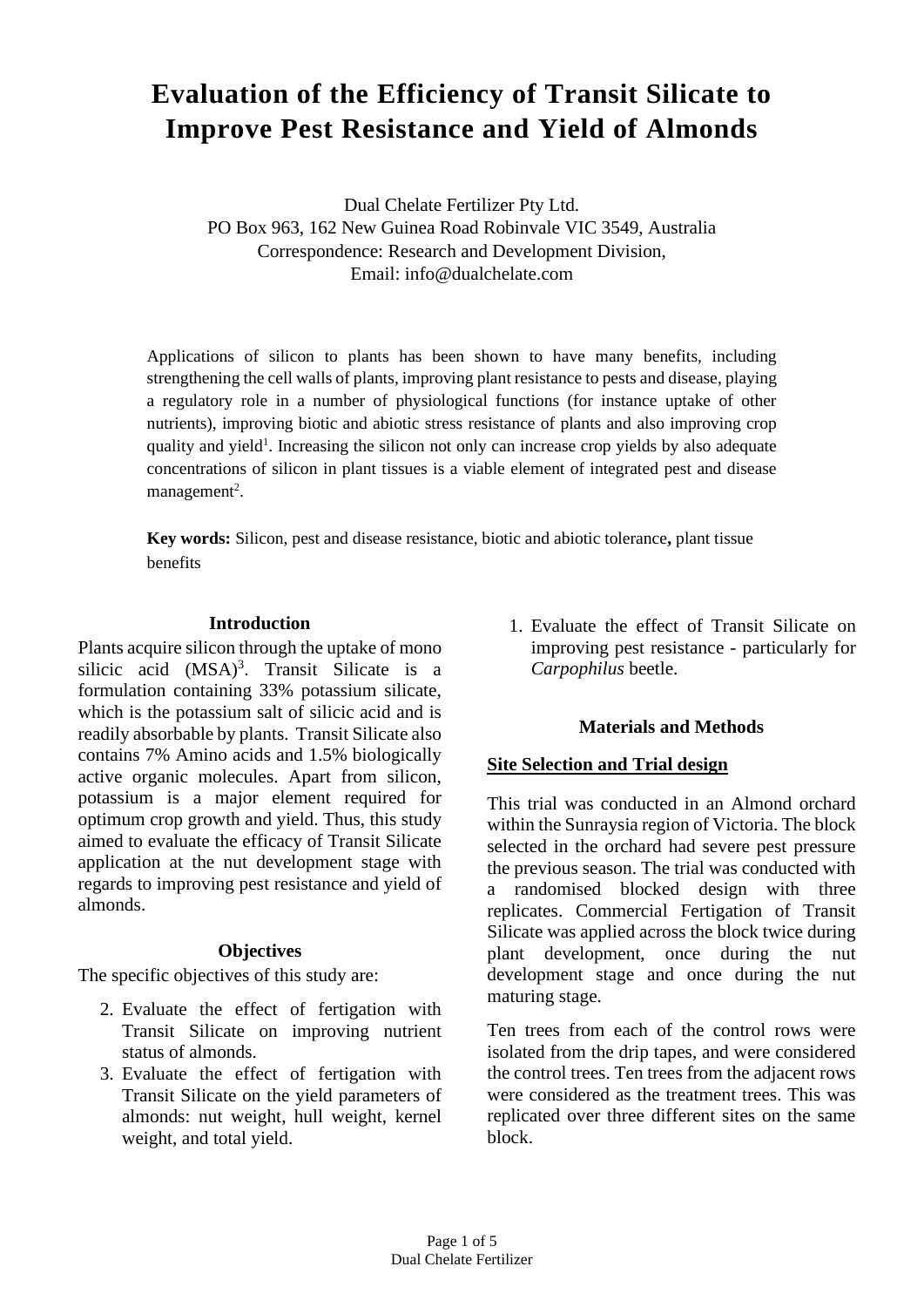# **Treatment and application rate**

Table 1: Treatment rates of Transit Silicate applied to almond trees and the trial design used.

| <b>Treatment</b>        | Rate L/ha | <b>Application timing</b> |
|-------------------------|-----------|---------------------------|
| Control                 |           |                           |
| <b>Transit Silicate</b> | 30 L/ha   | Nut developing stage      |
|                         |           | Nut maturing stage        |

#### **Replicate Site 1**

| <b>Control Row</b>      | Tree 1 | Tree 2 | Tree 3 | Tree 4 | Tree 5 | Tree 6 | Tree 7 | Tree 8 | Tree 9 | Tree 10 |  |  |
|-------------------------|--------|--------|--------|--------|--------|--------|--------|--------|--------|---------|--|--|
| <b>Treated Row</b>      | Tree 1 | Tree 2 | Tree 3 | Tree 4 | Tree 5 | Tree 6 | Tree 7 | Tree 8 | Tree 9 | Tree 10 |  |  |
| <b>Control Row</b>      | Tree 1 | Tree 2 | Tree 3 | Tree 4 | Tree 5 | Tree 6 | Tree 7 | Tree 8 | Tree 9 | Tree 10 |  |  |
| <b>Treated Row</b>      | Tree 1 | Tree 2 | Tree 3 | Tree 4 | Tree 5 | Tree 6 | Tree 7 | Tree 8 | Tree 9 | Tree 10 |  |  |
| <b>Replicate Site 2</b> |        |        |        |        |        |        |        |        |        |         |  |  |
| <b>Control Row</b>      | Tree 1 | Tree 2 | Tree 3 | Tree 4 | Tree 5 | Tree 6 | Tree 7 | Tree 8 | Tree 9 | Tree 10 |  |  |
| <b>Treated Row</b>      | Tree 1 | Tree 2 | Tree 3 | Tree 4 | Tree 5 | Tree 6 | Tree 7 | Tree 8 | Tree 9 | Tree 10 |  |  |
| <b>Control Row</b>      | Tree 1 | Tree 2 | Tree 3 | Tree 4 | Tree 5 | Tree 6 | Tree 7 | Tree 8 | Tree 9 | Tree 10 |  |  |
| <b>Treated Row</b>      | Tree 1 | Tree 2 | Tree 3 | Tree 4 | Tree 5 | Tree 6 | Tree 7 | Tree 8 | Tree 9 | Tree 10 |  |  |
| <b>Replicate Site 3</b> |        |        |        |        |        |        |        |        |        |         |  |  |
| <b>Control Row</b>      | Tree 1 | Tree 2 | Tree 3 | Tree 4 | Tree 5 | Tree 6 | Tree 7 | Tree 8 | Tree 9 | Tree 10 |  |  |
| <b>Treated Row</b>      | Tree 1 | Tree 2 | Tree 3 | Tree 4 | Tree 5 | Tree 6 | Tree 7 | Tree 8 | Tree 9 | Tree 10 |  |  |
| <b>Control Row</b>      | Tree 1 | Tree 2 | Tree 3 | Tree 4 | Tree 5 | Tree 6 | Tree 7 | Tree 8 | Tree 9 | Tree 10 |  |  |

Tree 5

Tree 6

Tree 7

#### **Observations**

Tree 2

Tree 3

Tree 4

Tree 1

# **Leaf nutrient analysis**

**Treated Row** 

Twenty eight (28) days after the final application of Transit Silicate, twenty leaves per plant were collected from each tree in both the control and treatment groups. These leaves were washed and analysed at Analytical Laboratories and Technical Services Australia, Victoria for the presence of the listed elements: Nitrogen, Posphorus, Potassium, Sulfur, Calcium, Magnesium, Sodium, Alminium, Boron, Copper, Iron, Magnanese, Zinc, Silicon and Molybdenum.

# **Kernel Weight, Hull weight and Nut Weight.**

A 0.50 metre transect of whole nuts was collected from each row, and the nut weight and kernel weight was measured and recorded.

# **Statistical Analysis**

Analysis of variance was performed using Prism 7 (Graph Pad Software). Significant difference between the treatments was determined by comparing the replicate means using Tukey's test (P<0.05). A t-test was performed to determine.

the significant difference between the control Vs treated, a P value  $\langle 0.15 \rangle$  was considered to be significant.

Tree 9

Tree 10

Tree 8

# **Results and Discussion**



**Figure 1.** A) The control trees at harvest. B) The control almond nuts at harvest



**Figure 2.** A) The trees treated with Transit Silicate at harvest. B) The almond nuts of the plants treated with Transit Silicate at harvest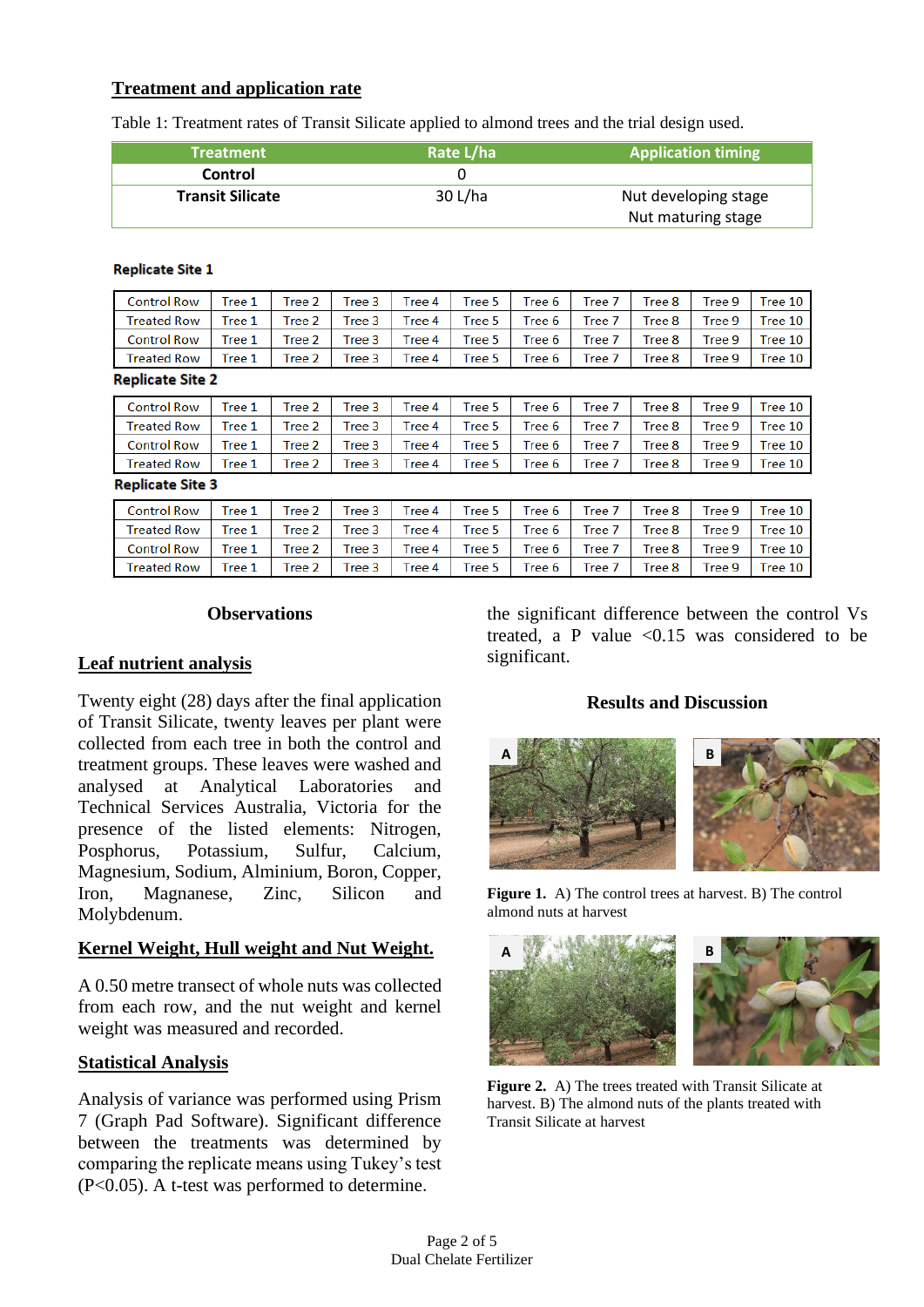Figure 3 shows significantly higher levels of silicon was present in the leaves of the plants that had been treated with the Transit Silicate. The treated plants had 8.3% more silicon in the leaf tissue than the control plants.



**Figure 3**. Analysis of Silicon (ppm) in almond leaves with reference to Control vs Transit Silicate. Each bar represents mean  $\pm$  SE. A t-test was performed to determine the significant difference between the control vs treated, different superscripts show significant difference (P<0.15). The t-test was performed with Prism 7 (Graph Pad Software).

Figure 4. (A) The whole nut weight comparison shows an increase of 7.25% in weight of the treated almond trees compared to the untreated trees. (B) Shows that the kernel weight from the treated trees was significantly higher than those from the control trees, with an increase kernel weight of 37.6% compared to the plants not treated with Transit Silicate.



**Figure 4**. The weight of the whole nut collected from the treated and control trees (A) and the kernel weights from these nuts (B). Each bar represents mean  $\pm$  SE. A t-test was performed to determine the significant difference between the control vs treated, different superscripts show significant difference (P<0.15). The t-test was performed with Prism 7 (Graph Pad Software).

Figure 5 shows that the Transit Silicate plants had a higher kernel weight, with 100 of the treated nuts weighing significantly more than 100 of the control nuts. The Transit Silicate nuts had a 5.8% increase in kernel weight compared to the nuts of the control plants, which were not treated with the Transit Silicate.



**Figure 5**. The weight of the 100 kernels collected from the treated and control trees. Each bar represents mean  $\pm$  SE. A t-test was performed to determine the significant difference between the control vs treated, different superscripts show significant difference (P<0.15). The ttest was performed with Prism 7 (Graph Pad Software).

The outturn was calculated as the percentage of kernel weight to nut weight. Outturn was increased by 1.5% by the Transit Silicate treatment compared to the control (Figure 6).



**Figure 6.** The outturn for the Transit Silicate compared to that of the control.

Figure 7 (A and B) shows the nutrient levels found in the leaves of almond trees treated with Transit Silicate vs control. With Potassium (12.49%), Calcium (92.83%), Sodium (20.89%), Aluminium (12.65%), Iron (13.30%), Manganese (23.77%) and Molybdenum (120.4%) all showing a significant increase in nutrient concentration in the leaves of almond trees treated with Transit Silicate. Copper showed higher concentration levels in the control (-41.25%) compared to the plants treated with Transit Silicate. There was no significant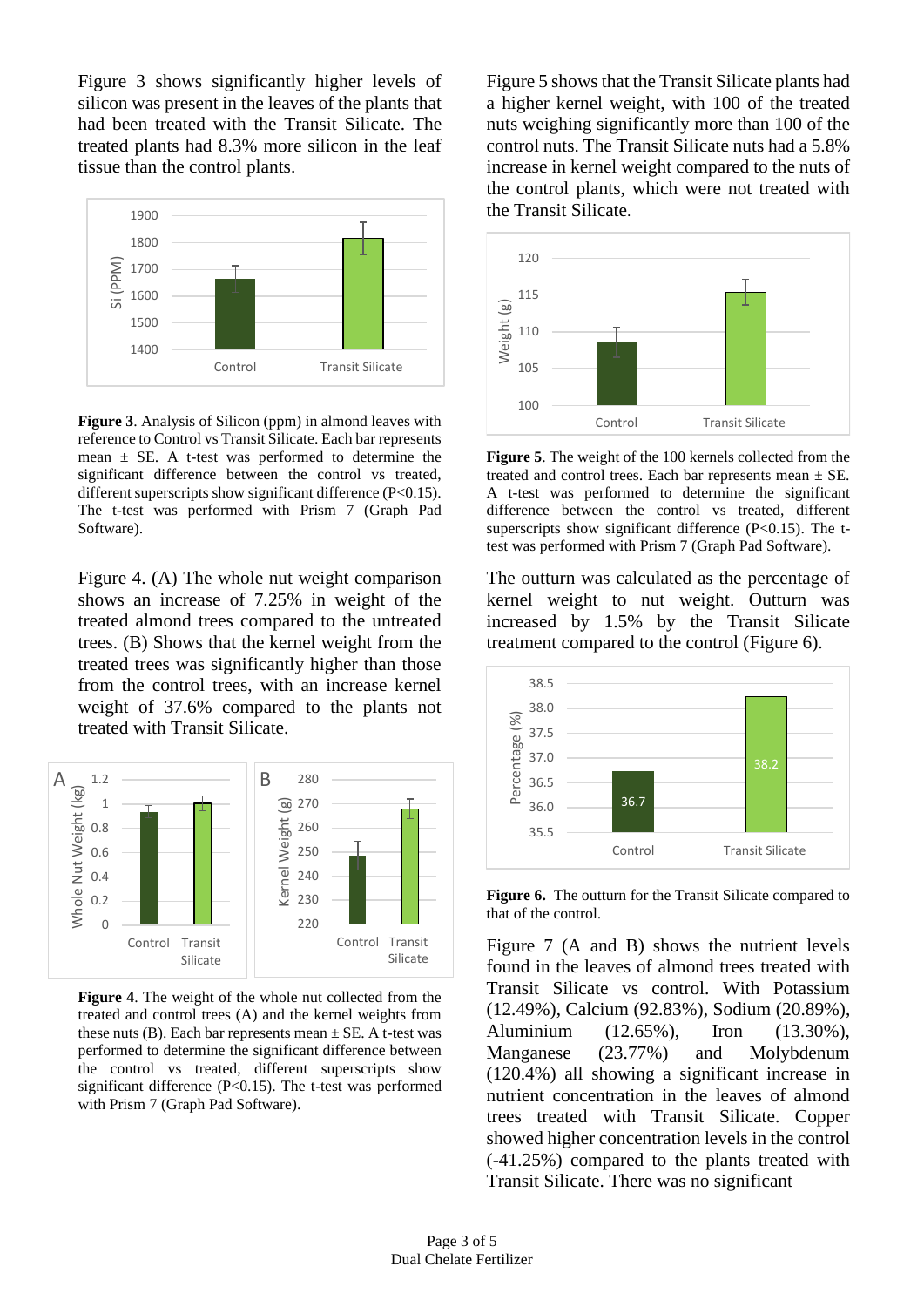

increase in levels on Nitrogen, Boron, Phosphorus, Sulphur, Magnesium or Zinc in the treated plants compared to that of the control.

**Figure 7.** Shows the effected of Transit Silicate on the nutrient levels of elements in the leaves of treated plants compaired to the control plants (A and B) and the percentage change C. Each bar represents mean  $\pm$  SE. A t-test was performed to determine the significant difference between the control vs treated, different superscripts show significant difference (P<0.15). The t-test was performed with Prism 7 (Graph Pad Software).

Figures 8 and 9 show a sample of nuts taken from control and Transit Silicate treated almond trees to look for insect damage. Only one nut with insect damage was found in the control group, and none were found in the nuts taken from plants treated with Transit Silicate. It should be noted that this year there was a low insect pressure in the orchard as reported by the orchard's agronomist.



**Figure 8**. A sample of 400 nuts from the plants treated with Transit Silicate were examined for insect damage. No insect damage was found.